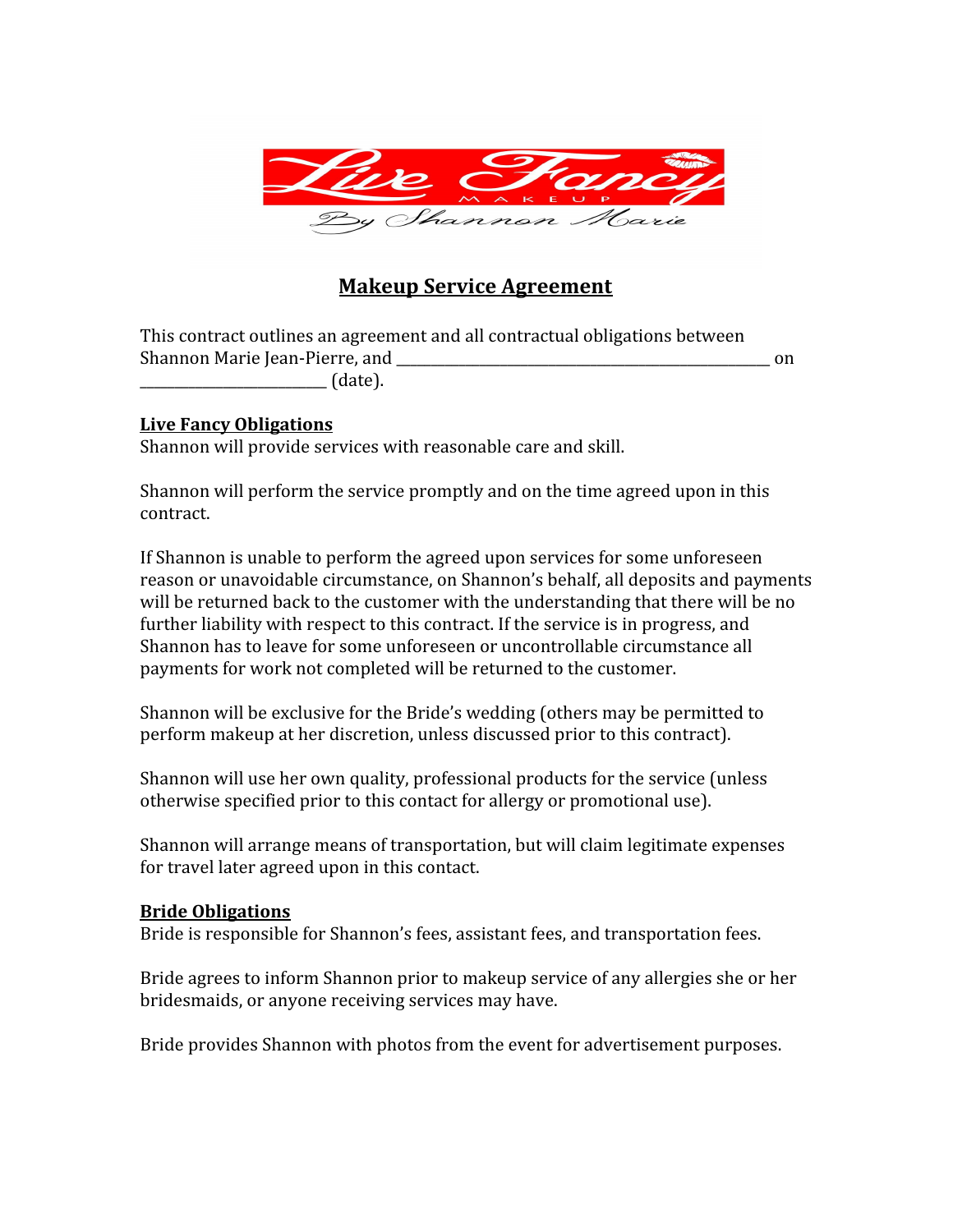# **Wedding Information**

Bride's Name:

Daytime Phone:

Date of wedding:

Time of wedding:

Location of wedding:

Travel fee:

Time of pictures:

Number of attendants getting makeup done:

Wedding Package:

Additional hours:

Start time:

End time: